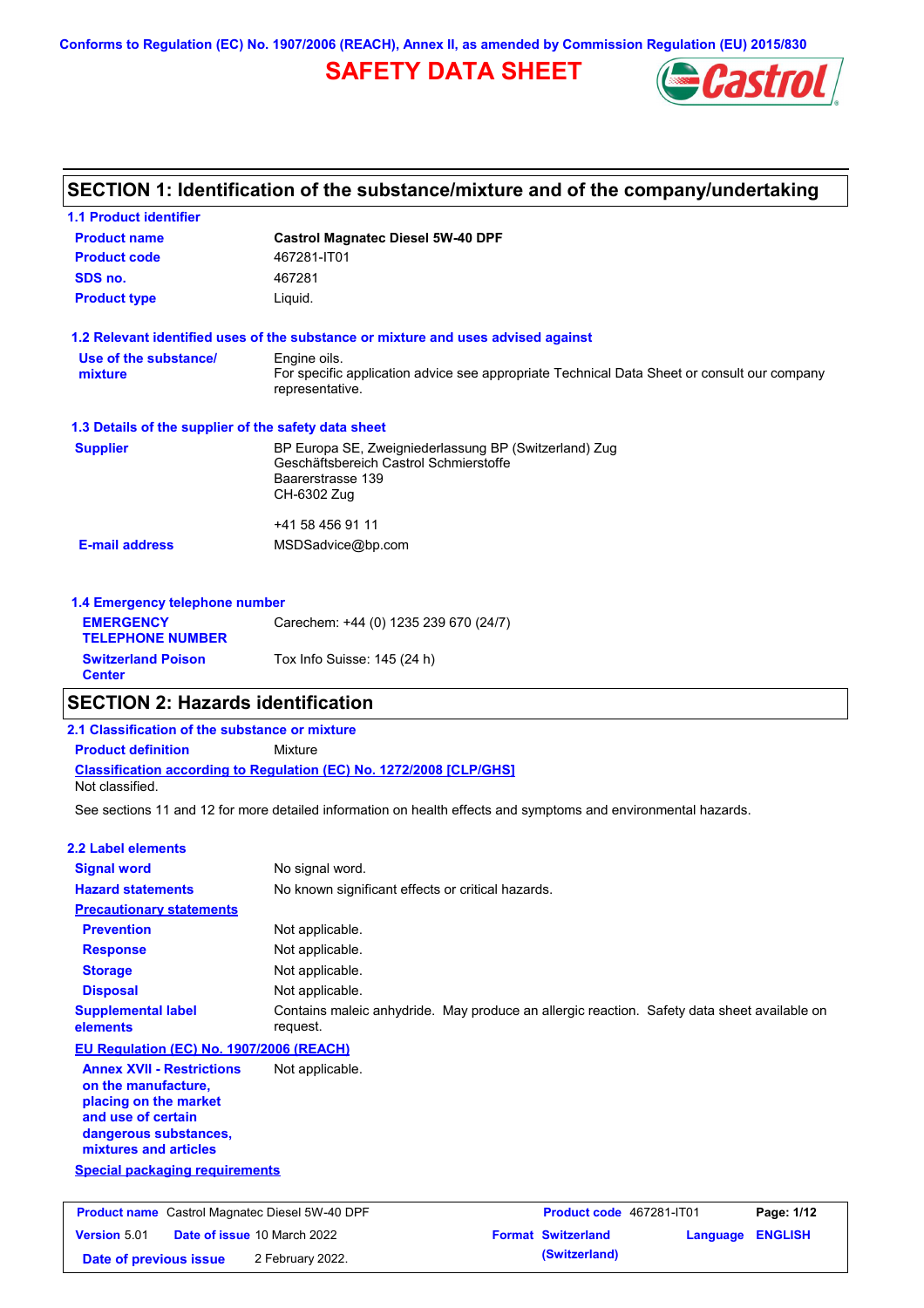# **SECTION 2: Hazards identification**

| <b>Containers to be fitted</b><br>with child-resistant<br>fastenings                                                     | Not applicable.                                                                                                                                                                                                          |
|--------------------------------------------------------------------------------------------------------------------------|--------------------------------------------------------------------------------------------------------------------------------------------------------------------------------------------------------------------------|
| <b>Tactile warning of danger</b>                                                                                         | Not applicable.                                                                                                                                                                                                          |
| 2.3 Other hazards                                                                                                        |                                                                                                                                                                                                                          |
| <b>Results of PBT and vPvB</b><br>assessment                                                                             | Product does not meet the criteria for PBT or vPvB according to Regulation (EC) No. 1907/2006,<br>Annex XIII.                                                                                                            |
| <b>Product meets the criteria</b><br>for PBT or vPvB according<br>to Regulation (EC) No.<br><b>1907/2006, Annex XIII</b> | This mixture does not contain any substances that are assessed to be a PBT or a vPvB.                                                                                                                                    |
| Other hazards which do<br>not result in classification                                                                   | Defatting to the skin.<br>USED ENGINE OILS<br>Used engine oil may contain hazardous components which have the potential to cause skin<br>cancer.<br>See Toxicological Information, section 11 of this Safety Data Sheet. |

### **SECTION 3: Composition/information on ingredients**

#### **3.2 Mixtures**

Mixture **Product definition**

Highly refined base oil (IP 346 DMSO extract < 3%). Proprietary performance additives.

| <b>Product/ingredient</b><br>name                              | <b>Identifiers</b>                                                                                         | $\frac{9}{6}$ | <b>Regulation (EC) No.</b><br>1272/2008 [CLP]                                                                                                                                           | <b>Type</b> |
|----------------------------------------------------------------|------------------------------------------------------------------------------------------------------------|---------------|-----------------------------------------------------------------------------------------------------------------------------------------------------------------------------------------|-------------|
| Distillates (petroleum), hydrotreated<br>heavy paraffinic      | REACH #: 01-2119484627-25 $\geq$ 50 - $\leq$ 75<br>EC: 265-157-1<br>CAS: 64742-54-7<br>Index: 649-467-00-8 |               | Not classified.                                                                                                                                                                         | $[2]$       |
| Distillates (petroleum), hydrotreated<br>heavy paraffinic      | REACH #: 01-2119484627-25<br>EC: 265-157-1<br>CAS: 64742-54-7<br>Index: 649-467-00-8                       | 225 - ≤50     | Asp. Tox. 1, H304                                                                                                                                                                       | [1] [2]     |
| Benzene, ethenyl-, polymer with<br>1,3-butadiene, hydrogenated | CAS: 66070-58-4                                                                                            | $\leq$ 3      | Aquatic Chronic 4, H413                                                                                                                                                                 | $[1]$       |
| maleic anhydride                                               | REACH #: 01-2119472428-31<br>EC: 203-571-6<br>CAS: 108-31-6<br>Index: 607-096-00-9                         | < 0.001       | Acute Tox. 4, H302<br>Skin Corr. 1B, H314<br>Eye Dam. 1, H318<br>Resp. Sens. 1, H334<br>Skin Sens. 1A, H317<br>STOT RE 1, H372<br>(respiratory system)<br>(inhalation)<br><b>EUH071</b> | [1] [2]     |

#### **See Section 16 for the full text of the H statements declared above.**

#### **Type**

[1] Substance classified with a health or environmental hazard

[2] Substance with a workplace exposure limit

[3] Substance meets the criteria for PBT according to Regulation (EC) No. 1907/2006, Annex XIII

[4] Substance meets the criteria for vPvB according to Regulation (EC) No. 1907/2006, Annex XIII

[5] Substance of equivalent concern

[6] Additional disclosure due to company policy

Occupational exposure limits, if available, are listed in Section 8.

## **SECTION 4: First aid measures**

### **4.1 Description of first aid measures**

| <b>Eye contact</b>                                    | In case of contact, immediately flush eyes with plenty of water for at least 15 minutes. Eyelids<br>should be held away from the eyeball to ensure thorough rinsing. Check for and remove any<br>contact lenses. Get medical attention. |                                 |            |
|-------------------------------------------------------|-----------------------------------------------------------------------------------------------------------------------------------------------------------------------------------------------------------------------------------------|---------------------------------|------------|
| <b>Skin contact</b>                                   | Wash skin thoroughly with soap and water or use recognised skin cleanser. Remove<br>contaminated clothing and shoes. Wash clothing before reuse. Clean shoes thoroughly before<br>reuse. Get medical attention if irritation develops.  |                                 |            |
| <b>Product name</b> Castrol Magnatec Diesel 5W-40 DPF |                                                                                                                                                                                                                                         | <b>Product code</b> 467281-IT01 | Page: 2/12 |

| <b>Product name</b> Castrol Magnatec Diesel 5W-40 DPF |  | <b>Product code</b> 467281-IT01    |  | Page: 2/12                |                  |  |
|-------------------------------------------------------|--|------------------------------------|--|---------------------------|------------------|--|
| <b>Version 5.01</b>                                   |  | <b>Date of issue 10 March 2022</b> |  | <b>Format Switzerland</b> | Language ENGLISH |  |
| Date of previous issue                                |  | 2 February 2022.                   |  | (Switzerland)             |                  |  |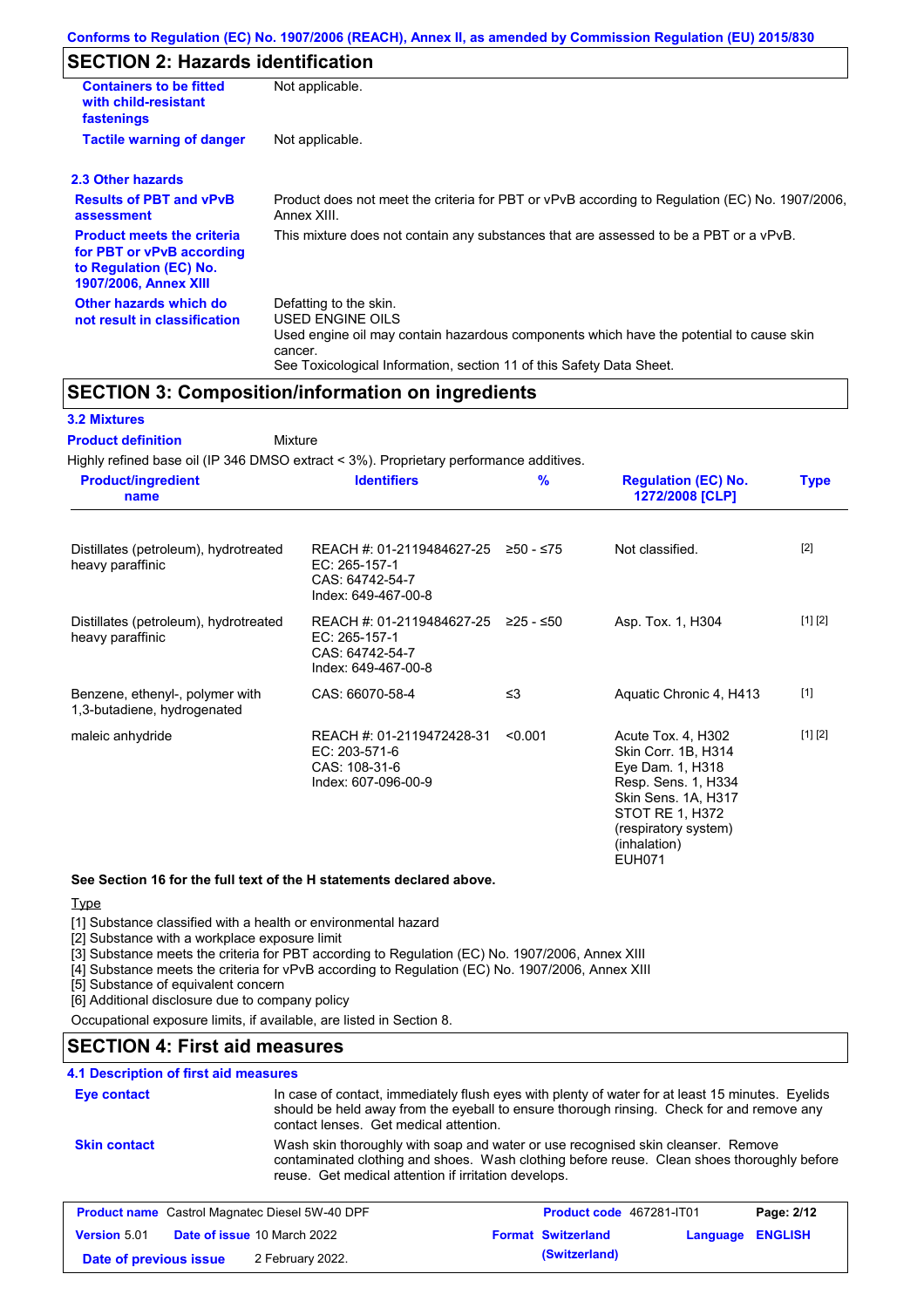### **Conforms to Regulation (EC) No. 1907/2006 (REACH), Annex II, as amended by Commission Regulation (EU) 2015/830**

# **SECTION 4: First aid measures**

| <b>Inhalation</b>                 | If inhaled, remove to fresh air. In case of inhalation of decomposition products in a fire,<br>symptoms may be delayed. The exposed person may need to be kept under medical<br>surveillance for 48 hours. Get medical attention if symptoms occur. |
|-----------------------------------|-----------------------------------------------------------------------------------------------------------------------------------------------------------------------------------------------------------------------------------------------------|
| Ingestion                         | Do not induce vomiting unless directed to do so by medical personnel. Get medical attention if<br>symptoms occur.                                                                                                                                   |
| <b>Protection of first-aiders</b> | No action shall be taken involving any personal risk or without suitable training.                                                                                                                                                                  |

#### **4.2 Most important symptoms and effects, both acute and delayed**

See Section 11 for more detailed information on health effects and symptoms.

| <b>Potential acute health effects</b> |                                                                                                                     |
|---------------------------------------|---------------------------------------------------------------------------------------------------------------------|
| <b>Inhalation</b>                     | Exposure to decomposition products may cause a health hazard. Serious effects may be<br>delayed following exposure. |
| <b>Ingestion</b>                      | No known significant effects or critical hazards.                                                                   |
| <b>Skin contact</b>                   | Defatting to the skin. May cause skin dryness and irritation.                                                       |
| Eye contact                           | No known significant effects or critical hazards.                                                                   |
|                                       | Delayed and immediate effects as well as chronic effects from short and long-term exposure                          |
| <b>Inhalation</b>                     | Overexposure to the inhalation of airborne droplets or aerosols may cause irritation of the<br>respiratory tract.   |
| <b>Ingestion</b>                      | Ingestion of large quantities may cause nausea and diarrhoea.                                                       |
| <b>Skin contact</b>                   | Prolonged or repeated contact can defat the skin and lead to irritation and/or dermatitis.                          |
| Eye contact                           | Potential risk of transient stinging or redness if accidental eye contact occurs.                                   |
|                                       |                                                                                                                     |

#### **4.3 Indication of any immediate medical attention and special treatment needed**

| <b>Notes to physician</b> | Treatment should in general be symptomatic and directed to relieving any effects.   |
|---------------------------|-------------------------------------------------------------------------------------|
|                           | In case of inhalation of decomposition products in a fire, symptoms may be delayed. |
|                           | The exposed person may need to be kept under medical surveillance for 48 hours.     |

# **SECTION 5: Firefighting measures**

| 5.1 Extinguishing media                                                                                                                                                                          |                                                                                                                                                                                                                                                                                                                                                                   |  |  |
|--------------------------------------------------------------------------------------------------------------------------------------------------------------------------------------------------|-------------------------------------------------------------------------------------------------------------------------------------------------------------------------------------------------------------------------------------------------------------------------------------------------------------------------------------------------------------------|--|--|
| <b>Suitable extinguishing</b><br>media                                                                                                                                                           | In case of fire, use foam, dry chemical or carbon dioxide extinguisher or spray.                                                                                                                                                                                                                                                                                  |  |  |
| <b>Unsuitable extinguishing</b><br>media                                                                                                                                                         | Do not use water jet. The use of a water jet may cause the fire to spread by splashing the<br>burning product.                                                                                                                                                                                                                                                    |  |  |
| 5.2 Special hazards arising from the substance or mixture                                                                                                                                        |                                                                                                                                                                                                                                                                                                                                                                   |  |  |
| <b>Hazards from the</b><br>substance or mixture                                                                                                                                                  | In a fire or if heated, a pressure increase will occur and the container may burst.                                                                                                                                                                                                                                                                               |  |  |
| <b>Hazardous combustion</b><br>Combustion products may include the following:<br>carbon oxides $(CO, CO2)$ (carbon monoxide, carbon dioxide)<br>products<br>nitrogen oxides ( $NO$ , $NO2$ etc.) |                                                                                                                                                                                                                                                                                                                                                                   |  |  |
| <b>5.3 Advice for firefighters</b>                                                                                                                                                               |                                                                                                                                                                                                                                                                                                                                                                   |  |  |
| <b>Special precautions for</b><br>fire-fighters                                                                                                                                                  | No action shall be taken involving any personal risk or without suitable training. Promptly<br>isolate the scene by removing all persons from the vicinity of the incident if there is a fire.                                                                                                                                                                    |  |  |
| <b>Special protective</b><br>equipment for fire-fighters                                                                                                                                         | Fire-fighters should wear appropriate protective equipment and self-contained breathing<br>apparatus (SCBA) with a full face-piece operated in positive pressure mode. Clothing for fire-<br>fighters (including helmets, protective boots and gloves) conforming to European standard EN<br>469 will provide a basic level of protection for chemical incidents. |  |  |

## **SECTION 6: Accidental release measures**

|                                | 6.1 Personal precautions, protective equipment and emergency procedures                                                                                                                                                                                                                                                             |
|--------------------------------|-------------------------------------------------------------------------------------------------------------------------------------------------------------------------------------------------------------------------------------------------------------------------------------------------------------------------------------|
| For non-emergency<br>personnel | No action shall be taken involving any personal risk or without suitable training. Evacuate<br>surrounding areas. Keep unnecessary and unprotected personnel from entering. Do not touch<br>or walk through spilt material. Floors may be slippery; use care to avoid falling. Put on<br>appropriate personal protective equipment. |
| For emergency responders       | If specialised clothing is required to deal with the spillage, take note of any information in<br>Section 8 on suitable and unsuitable materials. See also the information in "For non-<br>emergency personnel".                                                                                                                    |

| <b>Product name</b> Castrol Magnatec Diesel 5W-40 DPF |  |                                    | <b>Product code</b> 467281-IT01 |                         | Page: 3/12 |
|-------------------------------------------------------|--|------------------------------------|---------------------------------|-------------------------|------------|
| <b>Version 5.01</b>                                   |  | <b>Date of issue 10 March 2022</b> | <b>Format Switzerland</b>       | <b>Language ENGLISH</b> |            |
| Date of previous issue                                |  | 2 February 2022.                   | (Switzerland)                   |                         |            |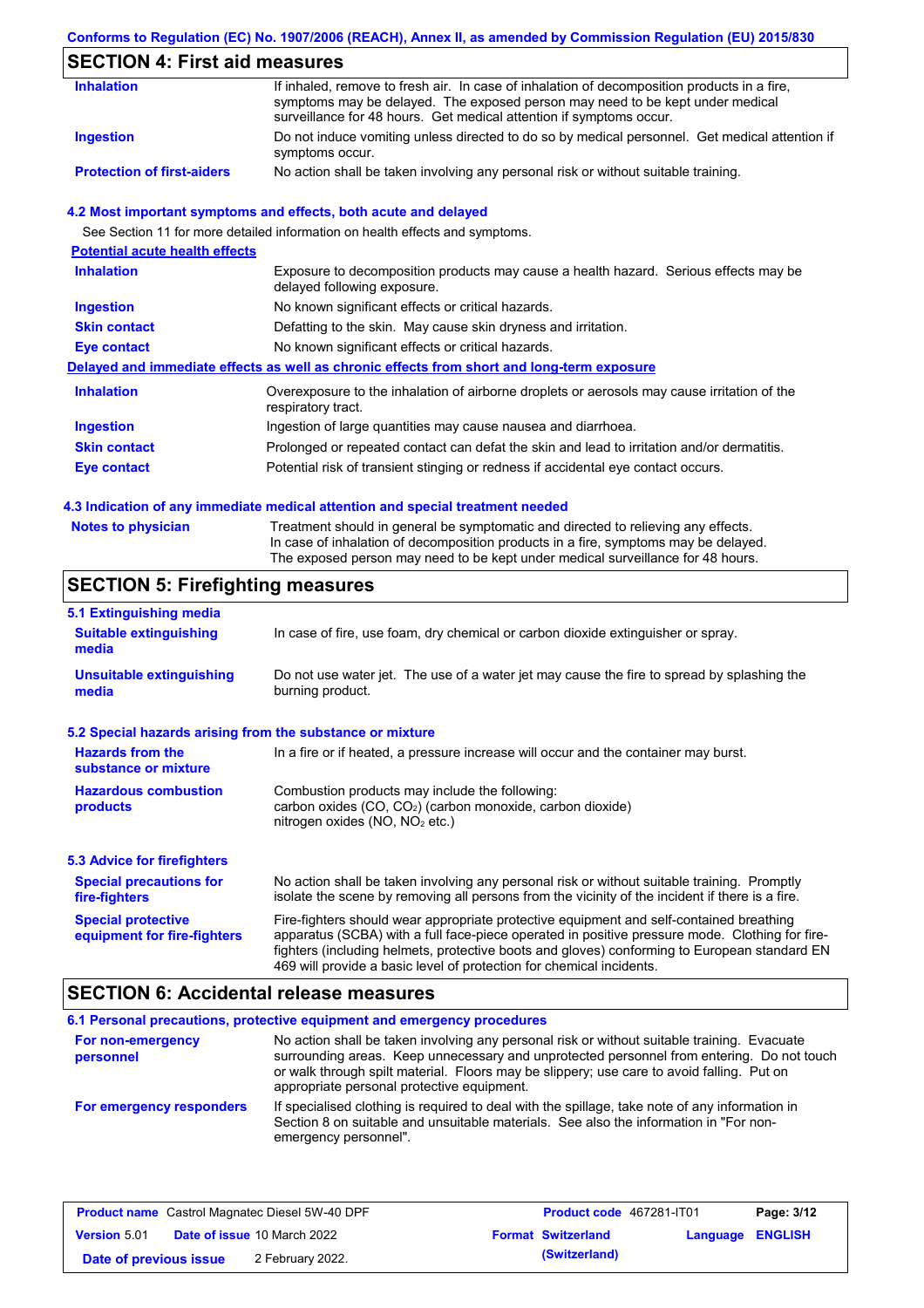# **SECTION 6: Accidental release measures**

| <b>6.2 Environmental</b><br><b>precautions</b> | Avoid dispersal of spilt material and runoff and contact with soil, waterways, drains and sewers.<br>Inform the relevant authorities if the product has caused environmental pollution (sewers,<br>waterways, soil or air).                                                                                                                                                                    |
|------------------------------------------------|------------------------------------------------------------------------------------------------------------------------------------------------------------------------------------------------------------------------------------------------------------------------------------------------------------------------------------------------------------------------------------------------|
|                                                | 6.3 Methods and material for containment and cleaning up                                                                                                                                                                                                                                                                                                                                       |
| <b>Small spill</b>                             | Stop leak if without risk. Move containers from spill area. Absorb with an inert material and<br>place in an appropriate waste disposal container. Dispose of via a licensed waste disposal<br>contractor.                                                                                                                                                                                     |
| Large spill                                    | Stop leak if without risk. Move containers from spill area. Prevent entry into sewers, water<br>courses, basements or confined areas. Contain and collect spillage with non-combustible,<br>absorbent material e.g. sand, earth, vermiculite or diatomaceous earth and place in container<br>for disposal according to local regulations. Dispose of via a licensed waste disposal contractor. |
| 6.4 Reference to other<br><b>sections</b>      | See Section 1 for emergency contact information.<br>See Section 5 for firefighting measures.<br>See Section 8 for information on appropriate personal protective equipment.<br>See Section 12 for environmental precautions.<br>See Section 13 for additional waste treatment information.                                                                                                     |

# **SECTION 7: Handling and storage**

| 7.1 Precautions for safe handling                                             |                                                                                                                                                                                                                                                                                                                                                                                                                                                                                          |
|-------------------------------------------------------------------------------|------------------------------------------------------------------------------------------------------------------------------------------------------------------------------------------------------------------------------------------------------------------------------------------------------------------------------------------------------------------------------------------------------------------------------------------------------------------------------------------|
| <b>Protective measures</b>                                                    | Put on appropriate personal protective equipment.                                                                                                                                                                                                                                                                                                                                                                                                                                        |
| <b>Advice on general</b><br>occupational hygiene                              | Eating, drinking and smoking should be prohibited in areas where this material is handled,<br>stored and processed. Wash thoroughly after handling. Remove contaminated clothing and<br>protective equipment before entering eating areas. See also Section 8 for additional<br>information on hygiene measures.                                                                                                                                                                         |
| 7.2 Conditions for safe<br>storage, including any<br><i>incompatibilities</i> | Store in accordance with local requlations. Store in a dry, cool and well-ventilated area, away<br>from incompatible materials (see Section 10). Keep away from heat and direct sunlight. Keep<br>container tightly closed and sealed until ready for use. Containers that have been opened must<br>be carefully resealed and kept upright to prevent leakage. Store and use only in equipment/<br>containers designed for use with this product. Do not store in unlabelled containers. |
| <b>Not suitable</b>                                                           | Prolonged exposure to elevated temperature.                                                                                                                                                                                                                                                                                                                                                                                                                                              |
| 7.3 Specific end use(s)                                                       |                                                                                                                                                                                                                                                                                                                                                                                                                                                                                          |

**Recommendations**

See section 1.2 and Exposure scenarios in annex, if applicable.

### **SECTION 8: Exposure controls/personal protection**

#### **8.1 Control parameters**

| <b>Occupational exposure limits</b>                    |                                                                                                                                                                                                                                                                                                                                                                                              |
|--------------------------------------------------------|----------------------------------------------------------------------------------------------------------------------------------------------------------------------------------------------------------------------------------------------------------------------------------------------------------------------------------------------------------------------------------------------|
| <b>Product/ingredient name</b>                         | <b>Exposure limit values</b>                                                                                                                                                                                                                                                                                                                                                                 |
| Distillates (petroleum), hydrotreated heavy paraffinic | <b>SUVA (Switzerland).</b><br>TWA: 5 mg/m <sup>3</sup> 8 hours. Issued/Revised: 1/2016 Form: Inhalable fraction                                                                                                                                                                                                                                                                              |
| Distillates (petroleum), hydrotreated heavy paraffinic | <b>SUVA (Switzerland).</b><br>TWA: 5 mg/m <sup>3</sup> 8 hours. Issued/Revised: 1/2016 Form: Inhalable fraction                                                                                                                                                                                                                                                                              |
| maleic anhydride                                       | SUVA (Switzerland). Skin sensitiser.<br>TWA: 0.1 ppm 8 hours. Issued/Revised: 2/2005 Form: vapour and<br>aerosols<br>TWA: 0.4 mg/m <sup>3</sup> 8 hours. Issued/Revised: 2/2005 Form: vapour and<br>aerosols<br>STEL: 0.1 ppm 15 minutes. Issued/Revised: 2/2005 Form: vapour and<br>aerosols<br>STEL: 0.4 mg/m <sup>3</sup> 15 minutes. Issued/Revised: 2/2005 Form: vapour and<br>aerosols |

Whilst specific OELs for certain components may be shown in this section, other components may be present in any mist, vapour or dust produced. Therefore, the specific OELs may not be applicable to the product as a whole and are provided for guidance only.

| <b>Product name</b> Castrol Magnatec Diesel 5W-40 DPF |  |                                    | Product code 467281-IT01  | Page: 4/12              |  |
|-------------------------------------------------------|--|------------------------------------|---------------------------|-------------------------|--|
| <b>Version 5.01</b>                                   |  | <b>Date of issue 10 March 2022</b> | <b>Format Switzerland</b> | <b>Language ENGLISH</b> |  |
| Date of previous issue                                |  | 2 February 2022.                   | (Switzerland)             |                         |  |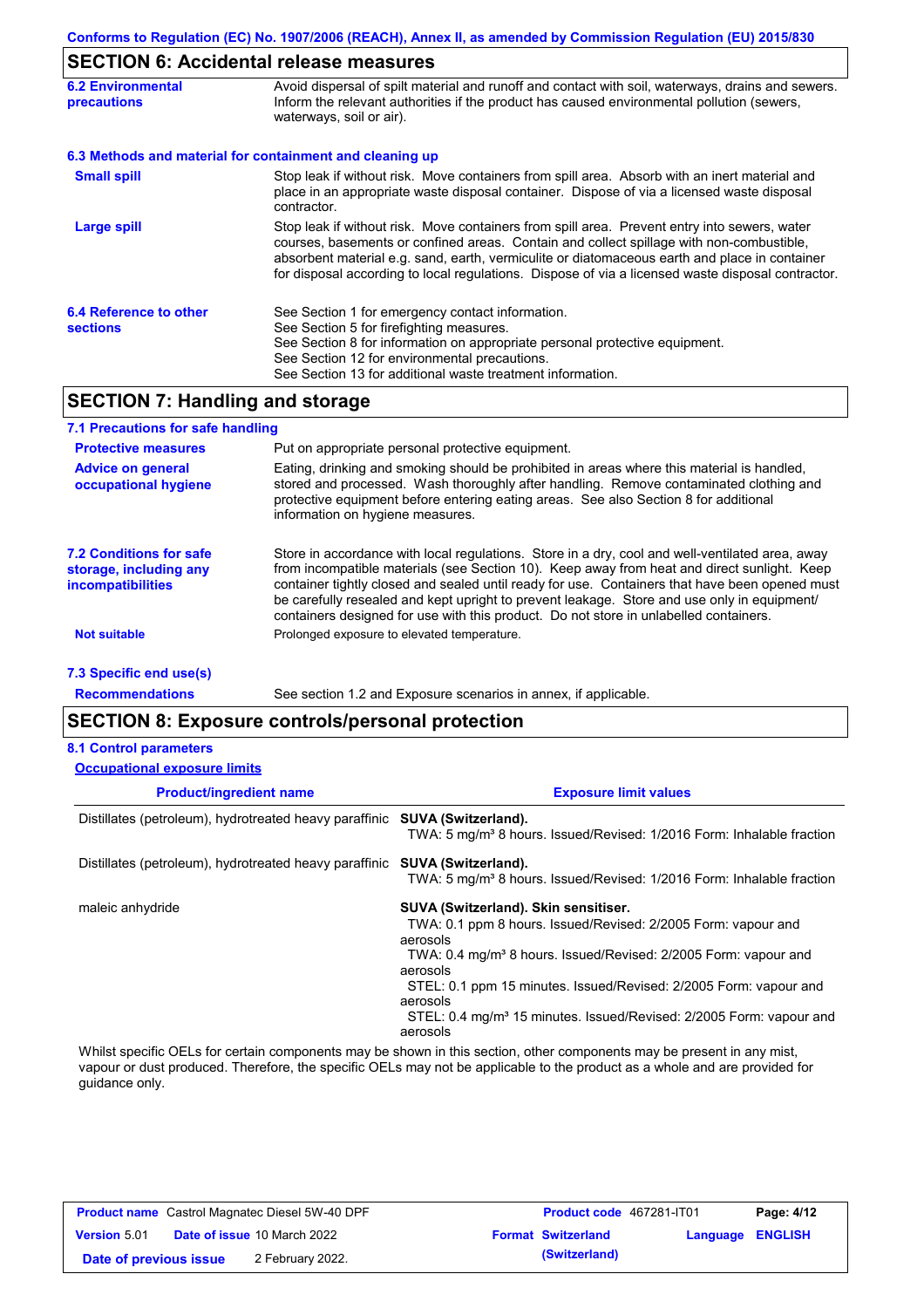# **SECTION 8: Exposure controls/personal protection**

| <b>Recommended monitoring</b><br>procedures                    |                                                           | If this product contains ingredients with exposure limits, personal, workplace atmosphere or<br>biological monitoring may be required to determine the effectiveness of the ventilation or other<br>control measures and/or the necessity to use respiratory protective equipment. Reference<br>should be made to monitoring standards, such as the following: European Standard EN 689<br>(Workplace atmospheres - Guidance for the assessment of exposure by inhalation to chemical<br>agents for comparison with limit values and measurement strategy) European Standard EN<br>14042 (Workplace atmospheres - Guide for the application and use of procedures for the<br>assessment of exposure to chemical and biological agents) European Standard EN 482<br>(Workplace atmospheres - General requirements for the performance of procedures for the<br>measurement of chemical agents) Reference to national guidance documents for methods for<br>the determination of hazardous substances will also be required. |          |                |
|----------------------------------------------------------------|-----------------------------------------------------------|----------------------------------------------------------------------------------------------------------------------------------------------------------------------------------------------------------------------------------------------------------------------------------------------------------------------------------------------------------------------------------------------------------------------------------------------------------------------------------------------------------------------------------------------------------------------------------------------------------------------------------------------------------------------------------------------------------------------------------------------------------------------------------------------------------------------------------------------------------------------------------------------------------------------------------------------------------------------------------------------------------------------------|----------|----------------|
| <b>Derived No Effect Level</b><br>No DNELs/DMELs available.    |                                                           |                                                                                                                                                                                                                                                                                                                                                                                                                                                                                                                                                                                                                                                                                                                                                                                                                                                                                                                                                                                                                            |          |                |
| <b>Predicted No Effect Concentration</b><br>No PNECs available |                                                           |                                                                                                                                                                                                                                                                                                                                                                                                                                                                                                                                                                                                                                                                                                                                                                                                                                                                                                                                                                                                                            |          |                |
| <b>8.2 Exposure controls</b>                                   |                                                           |                                                                                                                                                                                                                                                                                                                                                                                                                                                                                                                                                                                                                                                                                                                                                                                                                                                                                                                                                                                                                            |          |                |
| <b>Appropriate engineering</b><br><b>controls</b>              | kept in good condition and properly maintained.           | Provide exhaust ventilation or other engineering controls to keep the relevant airborne<br>concentrations below their respective occupational exposure limits.<br>All activities involving chemicals should be assessed for their risks to health, to ensure<br>exposures are adequately controlled. Personal protective equipment should only be considered<br>after other forms of control measures (e.g. engineering controls) have been suitably evaluated.<br>Personal protective equipment should conform to appropriate standards, be suitable for use, be<br>Your supplier of personal protective equipment should be consulted for advice on selection and<br>appropriate standards. For further information contact your national organisation for standards.<br>The final choice of protective equipment will depend upon a risk assessment. It is important to<br>ensure that all items of personal protective equipment are compatible.                                                                       |          |                |
| <b>Individual protection measures</b>                          |                                                           |                                                                                                                                                                                                                                                                                                                                                                                                                                                                                                                                                                                                                                                                                                                                                                                                                                                                                                                                                                                                                            |          |                |
| <b>Hygiene measures</b>                                        |                                                           | Wash hands, forearms and face thoroughly after handling chemical products, before eating,<br>smoking and using the lavatory and at the end of the working period. Ensure that eyewash<br>stations and safety showers are close to the workstation location.                                                                                                                                                                                                                                                                                                                                                                                                                                                                                                                                                                                                                                                                                                                                                                |          |                |
| <b>Respiratory protection</b>                                  | of the working conditions.                                | In case of insufficient ventilation, wear suitable respiratory equipment.<br>The correct choice of respiratory protection depends upon the chemicals being handled, the<br>conditions of work and use, and the condition of the respiratory equipment. Safety procedures<br>should be developed for each intended application. Respiratory protection equipment should<br>therefore be chosen in consultation with the supplier/manufacturer and with a full assessment                                                                                                                                                                                                                                                                                                                                                                                                                                                                                                                                                    |          |                |
| <b>Eye/face protection</b><br><b>Skin protection</b>           | Safety glasses with side shields.                         |                                                                                                                                                                                                                                                                                                                                                                                                                                                                                                                                                                                                                                                                                                                                                                                                                                                                                                                                                                                                                            |          |                |
| <b>Hand protection</b>                                         | <b>General Information:</b>                               |                                                                                                                                                                                                                                                                                                                                                                                                                                                                                                                                                                                                                                                                                                                                                                                                                                                                                                                                                                                                                            |          |                |
|                                                                |                                                           | Because specific work environments and material handling practices vary, safety procedures<br>should be developed for each intended application. The correct choice of protective gloves<br>depends upon the chemicals being handled, and the conditions of work and use. Most gloves<br>provide protection for only a limited time before they must be discarded and replaced (even the<br>best chemically resistant gloves will break down after repeated chemical exposures).<br>Gloves should be chosen in consultation with the supplier / manufacturer and taking account of                                                                                                                                                                                                                                                                                                                                                                                                                                         |          |                |
|                                                                | a full assessment of the working conditions.              |                                                                                                                                                                                                                                                                                                                                                                                                                                                                                                                                                                                                                                                                                                                                                                                                                                                                                                                                                                                                                            |          |                |
|                                                                | Recommended: Nitrile gloves.<br><b>Breakthrough time:</b> |                                                                                                                                                                                                                                                                                                                                                                                                                                                                                                                                                                                                                                                                                                                                                                                                                                                                                                                                                                                                                            |          |                |
|                                                                |                                                           | Breakthrough time data are generated by glove manufacturers under laboratory test conditions<br>and represent how long a glove can be expected to provide effective permeation resistance. It<br>is important when following breakthrough time recommendations that actual workplace<br>conditions are taken into account. Always consult with your glove supplier for up-to-date<br>technical information on breakthrough times for the recommended glove type.<br>Our recommendations on the selection of gloves are as follows:                                                                                                                                                                                                                                                                                                                                                                                                                                                                                         |          |                |
|                                                                | Continuous contact:                                       |                                                                                                                                                                                                                                                                                                                                                                                                                                                                                                                                                                                                                                                                                                                                                                                                                                                                                                                                                                                                                            |          |                |
|                                                                | can be obtained.                                          | Gloves with a minimum breakthrough time of 240 minutes, or >480 minutes if suitable gloves<br>If suitable gloves are not available to offer that level of protection, gloves with shorter<br>breakthrough times may be acceptable as long as appropriate glove maintenance and                                                                                                                                                                                                                                                                                                                                                                                                                                                                                                                                                                                                                                                                                                                                             |          |                |
| <b>Product name</b> Castrol Magnatec Diesel 5W-40 DPF          |                                                           | Product code 467281-IT01                                                                                                                                                                                                                                                                                                                                                                                                                                                                                                                                                                                                                                                                                                                                                                                                                                                                                                                                                                                                   |          | Page: 5/12     |
| <b>Version 5.01</b><br>Date of issue 10 March 2022             |                                                           | <b>Format Switzerland</b>                                                                                                                                                                                                                                                                                                                                                                                                                                                                                                                                                                                                                                                                                                                                                                                                                                                                                                                                                                                                  | Language | <b>ENGLISH</b> |
| Date of previous issue                                         | 2 February 2022.                                          | (Switzerland)                                                                                                                                                                                                                                                                                                                                                                                                                                                                                                                                                                                                                                                                                                                                                                                                                                                                                                                                                                                                              |          |                |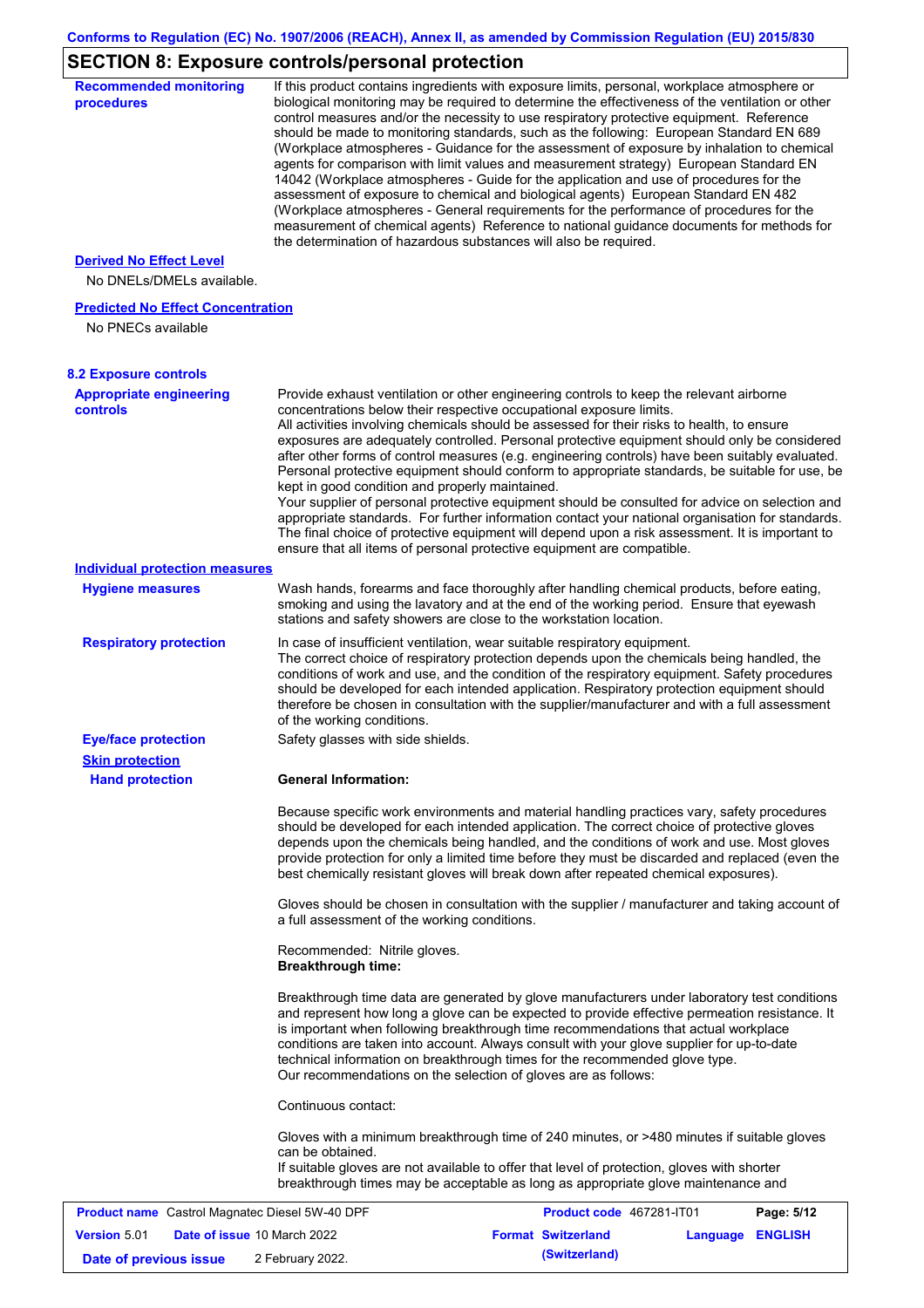# **SECTION 8: Exposure controls/personal protection**

replacement regimes are determined and adhered to.

Short-term / splash protection:

|                                           | Recommended breakthrough times as above.<br>It is recognised that for short-term, transient exposures, gloves with shorter breakthrough times<br>may commonly be used. Therefore, appropriate maintenance and replacement regimes must<br>be determined and rigorously followed.                                                                                                                                                                                                                                                                                                                                                                                                      |
|-------------------------------------------|---------------------------------------------------------------------------------------------------------------------------------------------------------------------------------------------------------------------------------------------------------------------------------------------------------------------------------------------------------------------------------------------------------------------------------------------------------------------------------------------------------------------------------------------------------------------------------------------------------------------------------------------------------------------------------------|
|                                           | <b>Glove Thickness:</b>                                                                                                                                                                                                                                                                                                                                                                                                                                                                                                                                                                                                                                                               |
|                                           | For general applications, we recommend gloves with a thickness typically greater than 0.35 mm.                                                                                                                                                                                                                                                                                                                                                                                                                                                                                                                                                                                        |
|                                           | It should be emphasised that glove thickness is not necessarily a good predictor of glove<br>resistance to a specific chemical, as the permeation efficiency of the glove will be dependent<br>on the exact composition of the glove material. Therefore, glove selection should also be based<br>on consideration of the task requirements and knowledge of breakthrough times.<br>Glove thickness may also vary depending on the glove manufacturer, the glove type and the<br>glove model. Therefore, the manufacturers' technical data should always be taken into account<br>to ensure selection of the most appropriate glove for the task.                                     |
|                                           | Note: Depending on the activity being conducted, gloves of varying thickness may be required<br>for specific tasks. For example:                                                                                                                                                                                                                                                                                                                                                                                                                                                                                                                                                      |
|                                           | • Thinner gloves (down to 0.1 mm or less) may be required where a high degree of manual<br>dexterity is needed. However, these gloves are only likely to give short duration protection and<br>would normally be just for single use applications, then disposed of.                                                                                                                                                                                                                                                                                                                                                                                                                  |
|                                           | • Thicker gloves (up to 3 mm or more) may be required where there is a mechanical (as well<br>as a chemical) risk i.e. where there is abrasion or puncture potential.                                                                                                                                                                                                                                                                                                                                                                                                                                                                                                                 |
| <b>Skin and body</b>                      | Use of protective clothing is good industrial practice.<br>Personal protective equipment for the body should be selected based on the task being<br>performed and the risks involved and should be approved by a specialist before handling this<br>product.<br>Cotton or polyester/cotton overalls will only provide protection against light superficial<br>contamination that will not soak through to the skin. Overalls should be laundered on a regular<br>basis. When the risk of skin exposure is high (e.g. when cleaning up spillages or if there is a<br>risk of splashing) then chemical resistant aprons and/or impervious chemical suits and boots<br>will be required. |
| <b>Refer to standards:</b>                | Respiratory protection: EN 529<br>Gloves: EN 420, EN 374<br>Eye protection: EN 166<br>Filtering half-mask: EN 149<br>Filtering half-mask with valve: EN 405<br>Half-mask: EN 140 plus filter<br>Full-face mask: EN 136 plus filter<br>Particulate filters: EN 143<br>Gas/combined filters: EN 14387                                                                                                                                                                                                                                                                                                                                                                                   |
| <b>Environmental exposure</b><br>controls | Emissions from ventilation or work process equipment should be checked to ensure they<br>comply with the requirements of environmental protection legislation. In some cases, fume<br>scrubbers, filters or engineering modifications to the process equipment will be necessary to<br>reduce emissions to acceptable levels.                                                                                                                                                                                                                                                                                                                                                         |
|                                           | <b>SECTION 9: Physical and chemical properties</b>                                                                                                                                                                                                                                                                                                                                                                                                                                                                                                                                                                                                                                    |

### The conditions of measurement of all properties are at standard temperature and pressure unless otherwise indicated.

| 9.1 Information on basic physical and chemical properties |                  |                           |          |                |
|-----------------------------------------------------------|------------------|---------------------------|----------|----------------|
| <b>Appearance</b>                                         |                  |                           |          |                |
| <b>Physical state</b>                                     | Liquid.          |                           |          |                |
| <b>Colour</b>                                             | Amber.           |                           |          |                |
| <b>Odour</b>                                              | Not available.   |                           |          |                |
| <b>Odour threshold</b>                                    | Not available.   |                           |          |                |
| pH                                                        | Not applicable.  |                           |          |                |
| <b>Melting point/freezing point</b>                       | Not available.   |                           |          |                |
| Initial boiling point and boiling<br>range                | Not available.   |                           |          |                |
| <b>Product name</b> Castrol Magnatec Diesel 5W-40 DPF     |                  | Product code 467281-IT01  |          | Page: 6/12     |
| Date of issue 10 March 2022<br>Version 5.01               |                  | <b>Format Switzerland</b> | Language | <b>ENGLISH</b> |
| Date of previous issue                                    | 2 February 2022. | (Switzerland)             |          |                |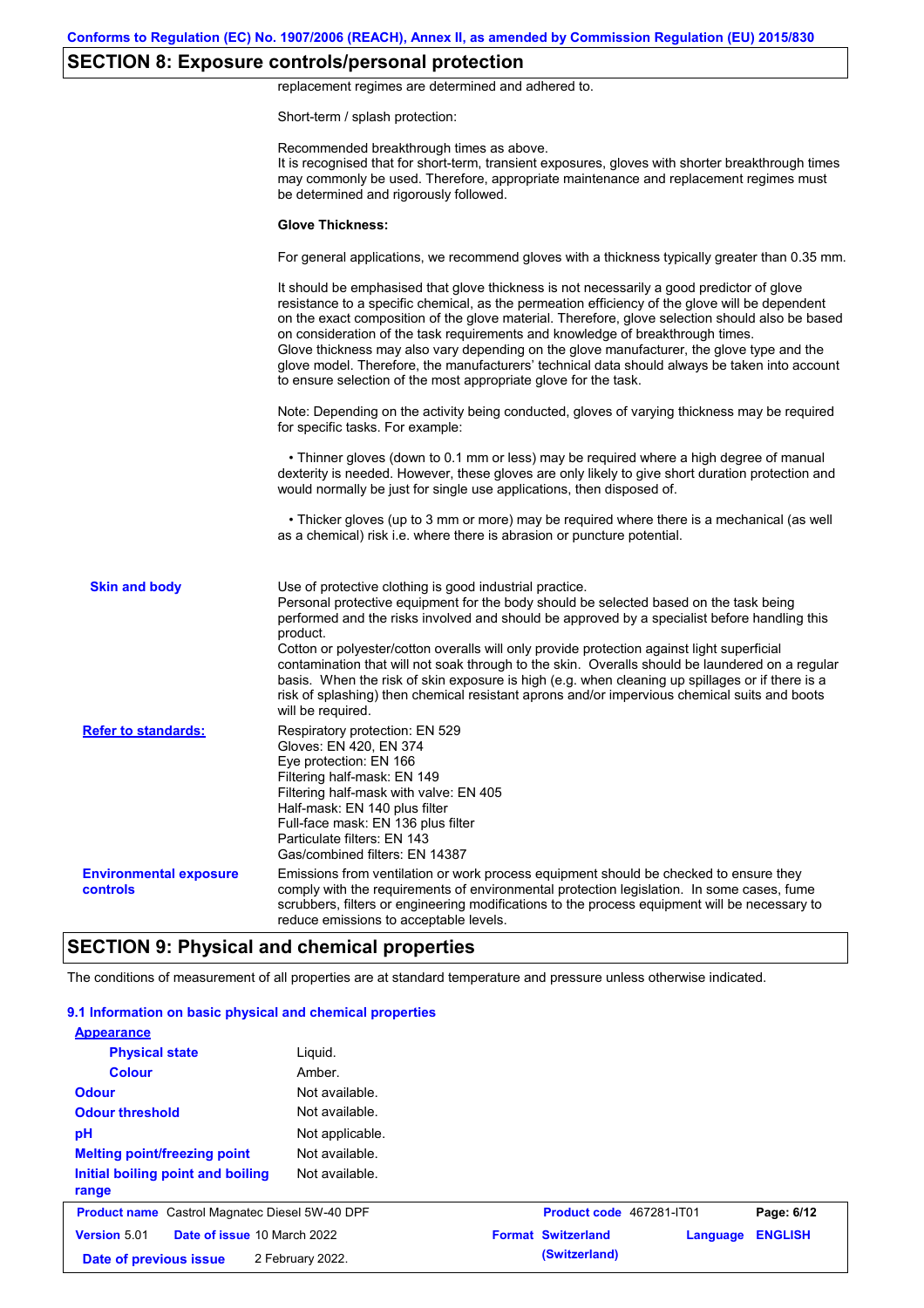# **SECTION 9: Physical and chemical properties**

| <b>Pour point</b>                                      | $-42 °C$                                                                                                                               |           |         |                         |          |     |                         |
|--------------------------------------------------------|----------------------------------------------------------------------------------------------------------------------------------------|-----------|---------|-------------------------|----------|-----|-------------------------|
| <b>Flash point</b>                                     | Closed cup: 203°C (397.4°F) [Pensky-Martens]                                                                                           |           |         |                         |          |     |                         |
| <b>Evaporation rate</b>                                | Not available.                                                                                                                         |           |         |                         |          |     |                         |
| <b>Flammability (solid, gas)</b>                       | Not available.                                                                                                                         |           |         |                         |          |     |                         |
| <b>Upper/lower flammability or</b><br>explosive limits | Not available.                                                                                                                         |           |         |                         |          |     |                         |
| <b>Vapour pressure</b>                                 | Not available.                                                                                                                         |           |         |                         |          |     |                         |
|                                                        |                                                                                                                                        |           |         | Vapour Pressure at 20°C |          |     | Vapour pressure at 50°C |
|                                                        | <b>Ingredient name</b>                                                                                                                 | mm Hg kPa |         | <b>Method</b>           | mm<br>Hg | kPa | <b>Method</b>           |
|                                                        | Distillates (petroleum),<br>hydrotreated heavy<br>paraffinic                                                                           | < 0.08    | < 0.011 | <b>ASTM D 5191</b>      |          |     |                         |
|                                                        | Distillates (petroleum),<br>hydrotreated heavy<br>paraffinic                                                                           | < 0.08    | < 0.011 | <b>ASTM D 5191</b>      |          |     |                         |
| <b>Vapour density</b>                                  | Not available.                                                                                                                         |           |         |                         |          |     |                         |
| <b>Relative density</b>                                | Not available.                                                                                                                         |           |         |                         |          |     |                         |
| <b>Density</b>                                         | <1000 kg/m <sup>3</sup> (<1 g/cm <sup>3</sup> ) at 20 <sup>°</sup> C                                                                   |           |         |                         |          |     |                         |
| <b>Solubility(ies)</b>                                 | insoluble in water.                                                                                                                    |           |         |                         |          |     |                         |
| <b>Partition coefficient: n-octanol/</b><br>water      | Not applicable.                                                                                                                        |           |         |                         |          |     |                         |
| <b>Auto-ignition temperature</b>                       | Not available.                                                                                                                         |           |         |                         |          |     |                         |
| <b>Decomposition temperature</b>                       | Not available.                                                                                                                         |           |         |                         |          |     |                         |
| <b>Viscosity</b>                                       | Kinematic: 75.5 mm <sup>2</sup> /s (75.5 cSt) at 40 $^{\circ}$ C<br>Kinematic: 12.8 to 16 mm <sup>2</sup> /s (12.8 to 16 cSt) at 100°C |           |         |                         |          |     |                         |
| <b>Explosive properties</b>                            | Not available.                                                                                                                         |           |         |                         |          |     |                         |
| <b>Oxidising properties</b>                            | Not available.                                                                                                                         |           |         |                         |          |     |                         |
| <b>Particle characteristics</b>                        |                                                                                                                                        |           |         |                         |          |     |                         |
| <b>Median particle size</b>                            | Not applicable.                                                                                                                        |           |         |                         |          |     |                         |
| 9.2 Other information                                  |                                                                                                                                        |           |         |                         |          |     |                         |
| No additional information.                             |                                                                                                                                        |           |         |                         |          |     |                         |

# **SECTION 10: Stability and reactivity**

| <b>10.1 Reactivity</b>                            | No specific test data available for this product. Refer to Conditions to avoid and Incompatible<br>materials for additional information.                                |
|---------------------------------------------------|-------------------------------------------------------------------------------------------------------------------------------------------------------------------------|
| <b>10.2 Chemical stability</b>                    | The product is stable.                                                                                                                                                  |
| <b>10.3 Possibility of</b><br>hazardous reactions | Under normal conditions of storage and use, hazardous reactions will not occur.<br>Under normal conditions of storage and use, hazardous polymerisation will not occur. |
| <b>10.4 Conditions to avoid</b>                   | Avoid all possible sources of ignition (spark or flame).                                                                                                                |
| 10.5 Incompatible materials                       | Reactive or incompatible with the following materials: oxidising materials.                                                                                             |
| <b>10.6 Hazardous</b><br>decomposition products   | Under normal conditions of storage and use, hazardous decomposition products should not be<br>produced.                                                                 |

# **SECTION 11: Toxicological information**

# **11.1 Information on toxicological effects**

### **Acute toxicity estimates**

| <b>Product/ingredient name</b> | Oral (mg/<br>kg) | <b>Dermal</b><br>(mg/kg) | (gases)<br>(ppm) | Inhalation   Inhalation   Inhalation<br>(vapours)<br>(mg/l) | (dusts)<br>and mists)<br>(mg/l) |
|--------------------------------|------------------|--------------------------|------------------|-------------------------------------------------------------|---------------------------------|
| maleic anhydride               | 500              | N/A                      | N/A              | N/A                                                         | N/A                             |

| <b>Product name</b> Castrol Magnatec Diesel 5W-40 DPF |  | Product code 467281-IT01           |                           | Page: 7/12              |  |
|-------------------------------------------------------|--|------------------------------------|---------------------------|-------------------------|--|
| <b>Version 5.01</b>                                   |  | <b>Date of issue 10 March 2022</b> | <b>Format Switzerland</b> | <b>Language ENGLISH</b> |  |
| Date of previous issue                                |  | 2 February 2022.                   | (Switzerland)             |                         |  |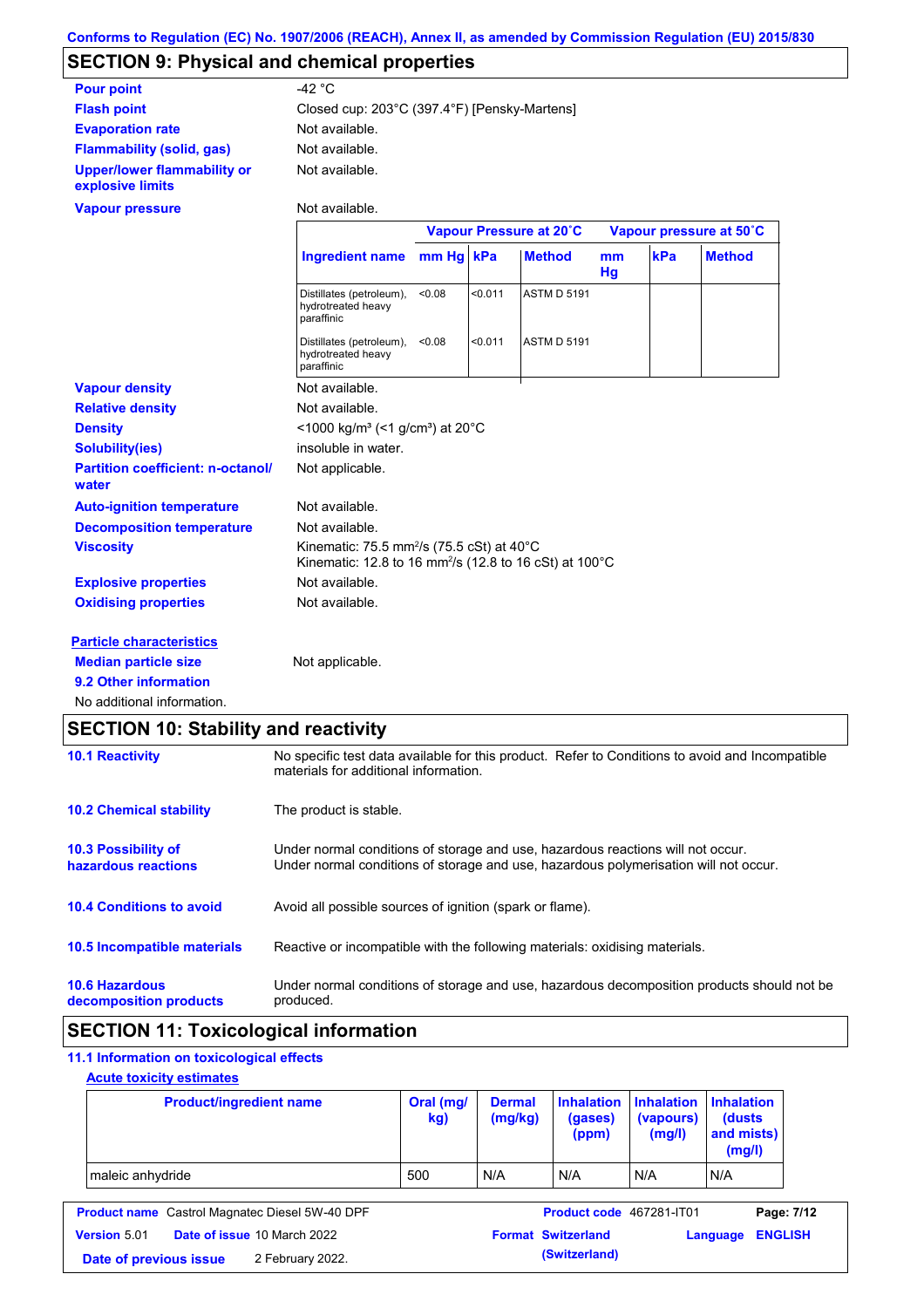# **SECTION 11: Toxicological information**

| <b>Information on likely</b><br>routes of exposure | Routes of entry anticipated: Dermal, Inhalation.                                                                                                                                                                                                                                                                                                                                                                |
|----------------------------------------------------|-----------------------------------------------------------------------------------------------------------------------------------------------------------------------------------------------------------------------------------------------------------------------------------------------------------------------------------------------------------------------------------------------------------------|
| <b>Potential acute health effects</b>              |                                                                                                                                                                                                                                                                                                                                                                                                                 |
| <b>Inhalation</b>                                  | Exposure to decomposition products may cause a health hazard. Serious effects may be<br>delayed following exposure.                                                                                                                                                                                                                                                                                             |
| <b>Ingestion</b>                                   | No known significant effects or critical hazards.                                                                                                                                                                                                                                                                                                                                                               |
| <b>Skin contact</b>                                | Defatting to the skin. May cause skin dryness and irritation.                                                                                                                                                                                                                                                                                                                                                   |
| <b>Eye contact</b>                                 | No known significant effects or critical hazards.                                                                                                                                                                                                                                                                                                                                                               |
|                                                    | Symptoms related to the physical, chemical and toxicological characteristics                                                                                                                                                                                                                                                                                                                                    |
| <b>Inhalation</b>                                  | No specific data.                                                                                                                                                                                                                                                                                                                                                                                               |
| <b>Ingestion</b>                                   | No specific data.                                                                                                                                                                                                                                                                                                                                                                                               |
| <b>Skin contact</b>                                | Adverse symptoms may include the following:<br>irritation<br>dryness<br>cracking                                                                                                                                                                                                                                                                                                                                |
| <b>Eye contact</b>                                 | No specific data.                                                                                                                                                                                                                                                                                                                                                                                               |
|                                                    | Delayed and immediate effects as well as chronic effects from short and long-term exposure                                                                                                                                                                                                                                                                                                                      |
| <b>Inhalation</b>                                  | Overexposure to the inhalation of airborne droplets or aerosols may cause irritation of the<br>respiratory tract.                                                                                                                                                                                                                                                                                               |
| <b>Ingestion</b>                                   | Ingestion of large quantities may cause nausea and diarrhoea.                                                                                                                                                                                                                                                                                                                                                   |
| <b>Skin contact</b>                                | Prolonged or repeated contact can defat the skin and lead to irritation and/or dermatitis.                                                                                                                                                                                                                                                                                                                      |
| <b>Eye contact</b>                                 | Potential risk of transient stinging or redness if accidental eye contact occurs.                                                                                                                                                                                                                                                                                                                               |
| <b>Potential chronic health effects</b>            |                                                                                                                                                                                                                                                                                                                                                                                                                 |
| <b>General</b>                                     | <b>USED ENGINE OILS</b><br>Combustion products resulting from the operation of internal combustion engines contaminate<br>engine oils during use. Used engine oil may contain hazardous components which have the<br>potential to cause skin cancer. Frequent or prolonged contact with all types and makes of used<br>engine oil must therefore be avoided and a high standard of personal hygiene maintained. |
| <b>Carcinogenicity</b>                             | No known significant effects or critical hazards.                                                                                                                                                                                                                                                                                                                                                               |
| <b>Mutagenicity</b>                                | No known significant effects or critical hazards.                                                                                                                                                                                                                                                                                                                                                               |
| <b>Developmental effects</b>                       | No known significant effects or critical hazards.                                                                                                                                                                                                                                                                                                                                                               |
| <b>Fertility effects</b>                           | No known significant effects or critical hazards.                                                                                                                                                                                                                                                                                                                                                               |

# **SECTION 12: Ecological information**

### **12.1 Toxicity**

**Environmental hazards** Not classified as dangerous

### **12.2 Persistence and degradability**

Expected to be biodegradable.

#### **12.3 Bioaccumulative potential**

This product is not expected to bioaccumulate through food chains in the environment.

| <b>12.4 Mobility in soil</b>                                  |                                                                      |
|---------------------------------------------------------------|----------------------------------------------------------------------|
| <b>Soil/water partition</b><br>coefficient (K <sub>oc</sub> ) | Not available.                                                       |
| <b>Mobility</b>                                               | Spillages may penetrate the soil causing ground water contamination. |

#### **12.5 Results of PBT and vPvB assessment**

Product does not meet the criteria for PBT or vPvB according to Regulation (EC) No. 1907/2006, Annex XIII.

#### **12.6 Other adverse effects Other ecological information**

Spills may form a film on water surfaces causing physical damage to organisms. Oxygen transfer could also be impaired.

| <b>Product name</b> Castrol Magnatec Diesel 5W-40 DPF |  | <b>Product code</b> 467281-IT01    |                           | Page: 8/12       |  |
|-------------------------------------------------------|--|------------------------------------|---------------------------|------------------|--|
| <b>Version 5.01</b>                                   |  | <b>Date of issue 10 March 2022</b> | <b>Format Switzerland</b> | Language ENGLISH |  |
| Date of previous issue                                |  | 2 February 2022.                   | (Switzerland)             |                  |  |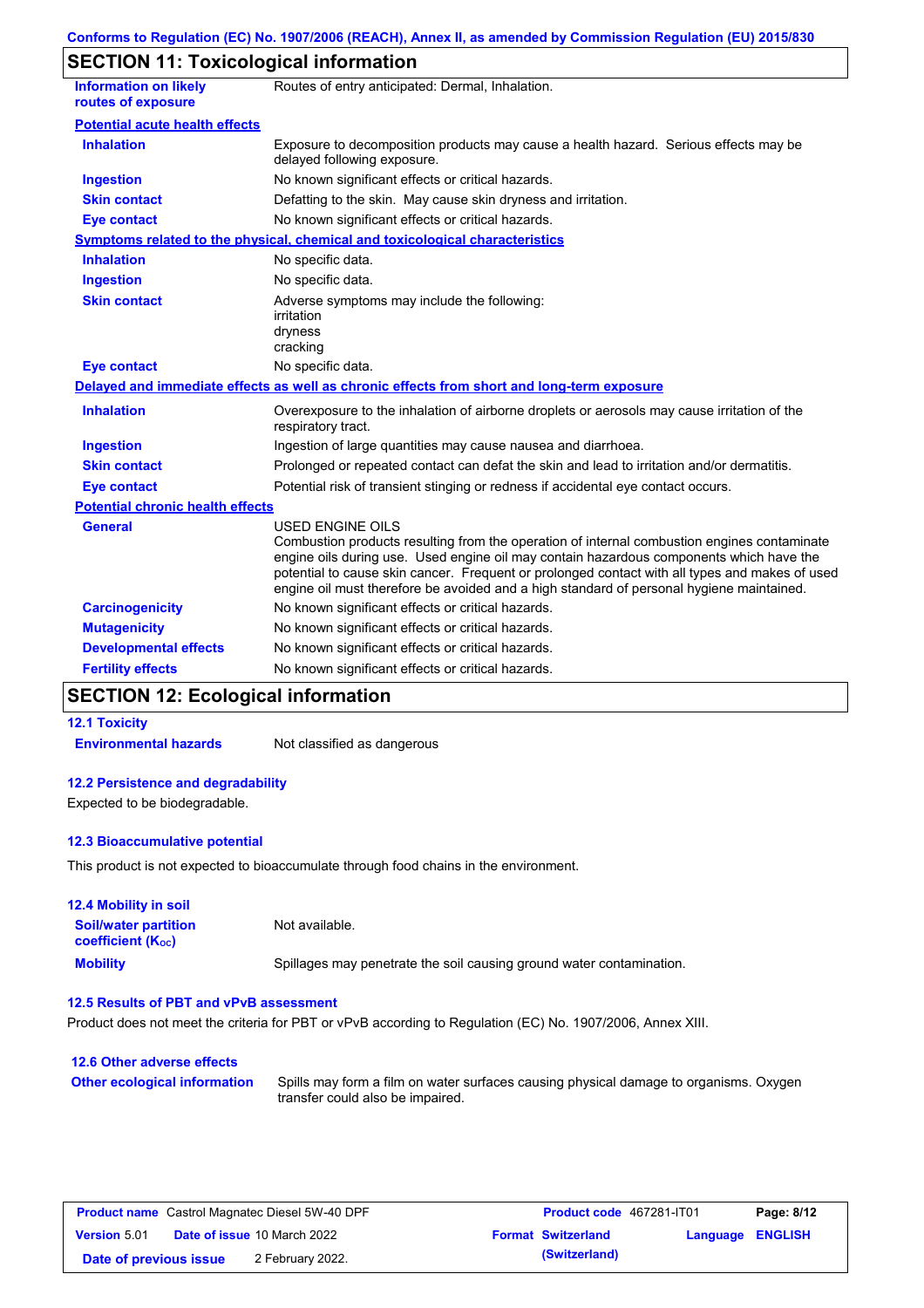### **SECTION 13: Disposal considerations**

#### **13.1 Waste treatment methods**

#### **Product**

**Methods of disposal**

Where possible, arrange for product to be recycled. Dispose of via an authorised person/ licensed waste disposal contractor in accordance with local regulations.

**Hazardous waste** Yes.

**European waste catalogue (EWC)**

| Waste code                                                                                                                 | <b>Waste designation</b>                |  |
|----------------------------------------------------------------------------------------------------------------------------|-----------------------------------------|--|
| $130208*$                                                                                                                  | other engine, gear and lubricating oils |  |
| Unuques deviation from the intended use end/or the presence of onu patential conteminante mourneurire on elternative works |                                         |  |

However, deviation from the intended use and/or the presence of any potential contaminants may require an alternative waste disposal code to be assigned by the end user.

#### **Packaging**

| 1.491199119                |                                                                                                                                                                                                                                         |
|----------------------------|-----------------------------------------------------------------------------------------------------------------------------------------------------------------------------------------------------------------------------------------|
| <b>Methods of disposal</b> | Where possible, arrange for product to be recycled. Dispose of via an authorised person/<br>licensed waste disposal contractor in accordance with local regulations.                                                                    |
| <b>Special precautions</b> | This material and its container must be disposed of in a safe way. Empty containers or liners<br>may retain some product residues. Avoid dispersal of spilt material and runoff and contact with<br>soil, waterways, drains and sewers. |
| <b>References</b>          | Commission 2014/955/EU<br>Directive 2008/98/EC                                                                                                                                                                                          |

## **SECTION 14: Transport information**

|                                           | <b>ADR/RID</b> | <b>ADN</b>     | <b>IMDG</b>    | <b>IATA</b>    |
|-------------------------------------------|----------------|----------------|----------------|----------------|
| 14.1 UN number                            | Not regulated. | Not regulated. | Not regulated. | Not regulated. |
| 14.2 UN proper<br>shipping name           |                |                |                |                |
| <b>14.3 Transport</b><br>hazard class(es) |                |                |                |                |
| 14.4 Packing<br>group                     |                |                |                |                |
| 14.5<br><b>Environmental</b><br>hazards   | No.            | No.            | No.            | No.            |
| <b>Additional</b><br>information          |                |                |                |                |

**14.6 Special precautions for user** Not available.

| <b>14.7 Transport in bulk</b> | Not available. |
|-------------------------------|----------------|
| according to <b>IMO</b>       |                |
| <b>instruments</b>            |                |

### **SECTION 15: Regulatory information**

**15.1 Safety, health and environmental regulations/legislation specific for the substance or mixture**

**EU Regulation (EC) No. 1907/2006 (REACH)**

**Annex XIV - List of substances subject to authorisation Substances of very high concern** None of the components are listed. None of the components are listed. **Annex XIV**

**EU Regulation (EC) No. 1907/2006 (REACH)**

| <b>Product name</b> Castrol Magnatec Diesel 5W-40 DPF |  | <b>Product code</b> 467281-IT01    |                           | Page: 9/12       |  |
|-------------------------------------------------------|--|------------------------------------|---------------------------|------------------|--|
| <b>Version 5.01</b>                                   |  | <b>Date of issue 10 March 2022</b> | <b>Format Switzerland</b> | Language ENGLISH |  |
| Date of previous issue                                |  | 2 February 2022.                   | (Switzerland)             |                  |  |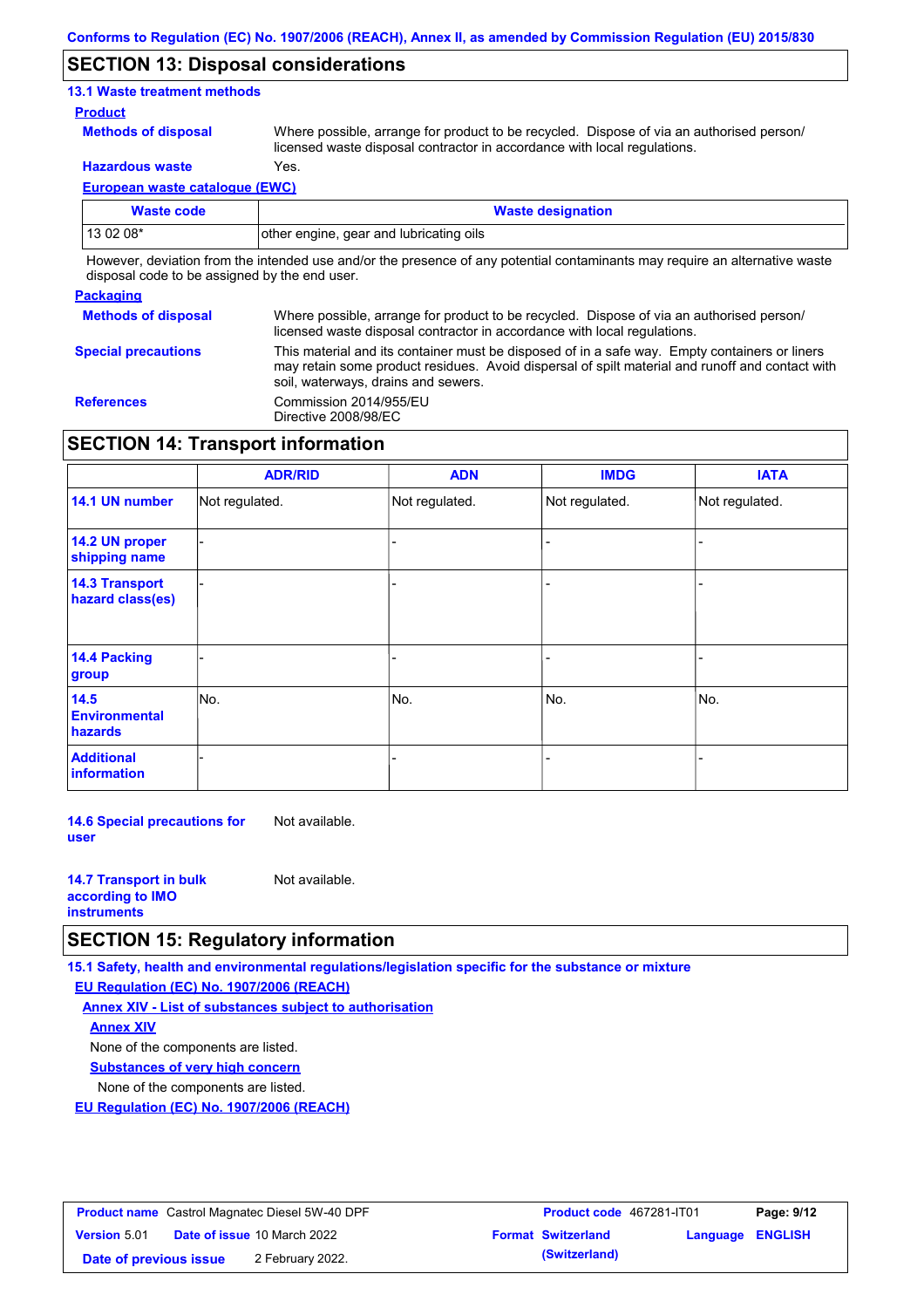## **Conforms to Regulation (EC) No. 1907/2006 (REACH), Annex II, as amended by Commission Regulation (EU) 2015/830**

# **SECTION 15: Regulatory information**

| <b>Annex XVII - Restrictions</b><br>on the manufacture,<br>placing on the market<br>and use of certain<br>dangerous substances,<br>mixtures and articles | Not applicable.                                                                                                                |
|----------------------------------------------------------------------------------------------------------------------------------------------------------|--------------------------------------------------------------------------------------------------------------------------------|
| <b>Other regulations</b>                                                                                                                                 |                                                                                                                                |
| <b>REACH Status</b>                                                                                                                                      | The company, as identified in Section 1, sells this product in the EU in compliance with the<br>current requirements of REACH. |
| <b>United States inventory</b><br>(TSCA 8b)                                                                                                              | All components are active or exempted.                                                                                         |
| <b>Australia inventory (AIIC)</b>                                                                                                                        | All components are listed or exempted.                                                                                         |
| <b>Canada inventory</b>                                                                                                                                  | All components are listed or exempted.                                                                                         |
| <b>China inventory (IECSC)</b>                                                                                                                           | At least one component is not listed.                                                                                          |
| <b>Japan inventory (CSCL)</b>                                                                                                                            | All components are listed or exempted.                                                                                         |
| <b>Korea inventory (KECI)</b>                                                                                                                            | All components are listed or exempted.                                                                                         |
| <b>Philippines inventory</b><br>(PICCS)                                                                                                                  | At least one component is not listed.                                                                                          |
| <b>Taiwan Chemical</b><br><b>Substances Inventory</b><br>(TCSI)                                                                                          | All components are listed or exempted.                                                                                         |
| Ozone depleting substances (1005/2009/EU)                                                                                                                |                                                                                                                                |
| Not listed.                                                                                                                                              |                                                                                                                                |
| Prior Informed Consent (PIC) (649/2012/EU)<br>Not listed.                                                                                                |                                                                                                                                |
| <b>Persistent Organic Pollutants</b><br>Not listed.                                                                                                      |                                                                                                                                |
| <b>EU - Water framework directive - Priority substances</b><br>None of the components are listed.                                                        |                                                                                                                                |
| <b>Seveso Directive</b>                                                                                                                                  |                                                                                                                                |
| This product is not controlled under the Seveso Directive.<br><b>National regulations</b>                                                                |                                                                                                                                |
|                                                                                                                                                          |                                                                                                                                |

| <b>VOC content</b>          | 0%                                                                                          |
|-----------------------------|---------------------------------------------------------------------------------------------|
| <b>15.2 Chemical safety</b> | A Chemical Safety Assessment has been carried out for one or more of the substances within  |
| assessment                  | this mixture. A Chemical Safety Assessment has not been carried out for the mixture itself. |

# **SECTION 16: Other information**

| <b>Abbreviations and acronyms</b>                                                                                                                                        | ADN = European Provisions concerning the International Carriage of Dangerous Goods by<br>Inland Waterway                                                 |  |  |  |  |
|--------------------------------------------------------------------------------------------------------------------------------------------------------------------------|----------------------------------------------------------------------------------------------------------------------------------------------------------|--|--|--|--|
|                                                                                                                                                                          | ADR = The European Agreement concerning the International Carriage of Dangerous Goods by<br>Road                                                         |  |  |  |  |
|                                                                                                                                                                          | $ATE = Acute Toxicity Estimate$                                                                                                                          |  |  |  |  |
|                                                                                                                                                                          | <b>BCF</b> = Bioconcentration Factor                                                                                                                     |  |  |  |  |
|                                                                                                                                                                          | CAS = Chemical Abstracts Service<br>CLP = Classification, Labelling and Packaging Regulation [Regulation (EC) No. 1272/2008]                             |  |  |  |  |
|                                                                                                                                                                          |                                                                                                                                                          |  |  |  |  |
|                                                                                                                                                                          | CSA = Chemical Safety Assessment                                                                                                                         |  |  |  |  |
|                                                                                                                                                                          | CSR = Chemical Safety Report                                                                                                                             |  |  |  |  |
|                                                                                                                                                                          | <b>DMEL = Derived Minimal Effect Level</b>                                                                                                               |  |  |  |  |
|                                                                                                                                                                          | DNEL = Derived No Effect Level                                                                                                                           |  |  |  |  |
|                                                                                                                                                                          | EINECS = European Inventory of Existing Commercial chemical Substances                                                                                   |  |  |  |  |
|                                                                                                                                                                          | ES = Exposure Scenario                                                                                                                                   |  |  |  |  |
|                                                                                                                                                                          | EUH statement = CLP-specific Hazard statement                                                                                                            |  |  |  |  |
|                                                                                                                                                                          | EWC = European Waste Catalogue                                                                                                                           |  |  |  |  |
|                                                                                                                                                                          | GHS = Globally Harmonized System of Classification and Labelling of Chemicals                                                                            |  |  |  |  |
|                                                                                                                                                                          | IATA = International Air Transport Association                                                                                                           |  |  |  |  |
|                                                                                                                                                                          | IBC = Intermediate Bulk Container                                                                                                                        |  |  |  |  |
|                                                                                                                                                                          | IMDG = International Maritime Dangerous Goods                                                                                                            |  |  |  |  |
|                                                                                                                                                                          | LogPow = logarithm of the octanol/water partition coefficient                                                                                            |  |  |  |  |
|                                                                                                                                                                          | MARPOL = International Convention for the Prevention of Pollution From Ships, 1973 as<br>modified by the Protocol of 1978. ("Marpol" = marine pollution) |  |  |  |  |
| <b>Product name</b> Castrol Magnatec Diesel 5W-40 DPF                                                                                                                    | Product code 467281-IT01<br>Page: 10/12                                                                                                                  |  |  |  |  |
| $\mathbf{v}$ $\mathbf{v}$ $\mathbf{v}$ $\mathbf{v}$ $\mathbf{v}$ $\mathbf{v}$ $\mathbf{v}$ $\mathbf{v}$ $\mathbf{v}$ $\mathbf{v}$ $\mathbf{v}$ $\mathbf{v}$ $\mathbf{v}$ | _ _ _ _ _ _<br><b>PERMIT LATE</b>                                                                                                                        |  |  |  |  |

| <b>Version 5.01</b>    | <b>Date of issue 10 March 2022</b> | <b>Format Switzerland</b> | <b>Language ENGLISH</b> |  |
|------------------------|------------------------------------|---------------------------|-------------------------|--|
| Date of previous issue | 2 February 2022.                   | (Switzerland)             |                         |  |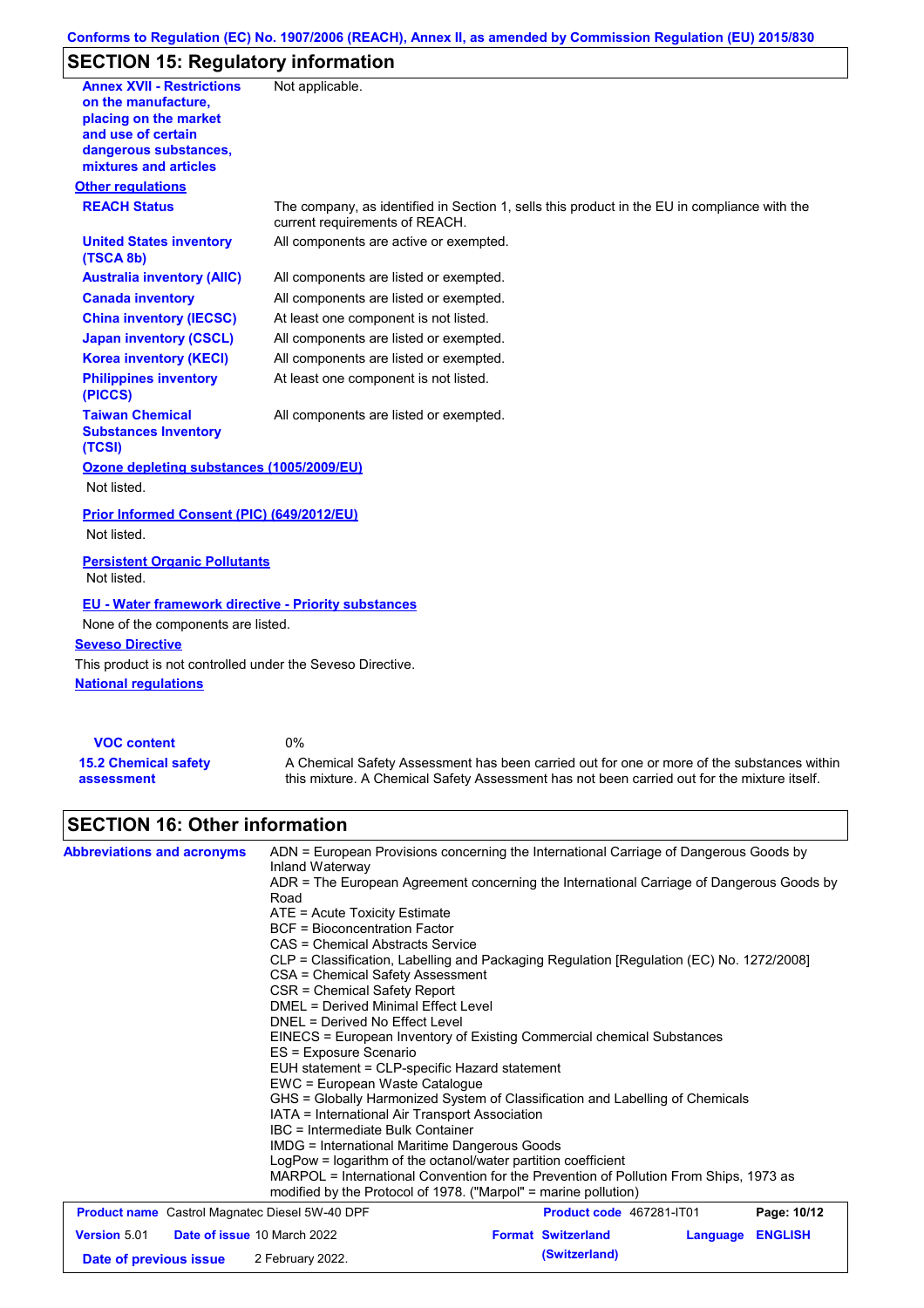### **SECTION 16: Other information**

OECD = Organisation for Economic Co-operation and Development PBT = Persistent, Bioaccumulative and Toxic PNEC = Predicted No Effect Concentration REACH = Registration, Evaluation, Authorisation and Restriction of Chemicals Regulation [Regulation (EC) No. 1907/2006] RID = The Regulations concerning the International Carriage of Dangerous Goods by Rail RRN = REACH Registration Number SADT = Self-Accelerating Decomposition Temperature SVHC = Substances of Very High Concern STOT-RE = Specific Target Organ Toxicity - Repeated Exposure STOT-SE = Specific Target Organ Toxicity - Single Exposure TWA = Time weighted average UN = United Nations UVCB = Complex hydrocarbon substance VOC = Volatile Organic Compound vPvB = Very Persistent and Very Bioaccumulative Varies = may contain one or more of the following 64741-88-4 / RRN 01-2119488706-23, 64741-89-5 / RRN 01-2119487067-30, 64741-95-3 / RRN 01-2119487081-40, 64741-96-4/ RRN 01-2119483621-38, 64742-01-4 / RRN 01-2119488707-21, 64742-44-5 / RRN 01-2119985177-24, 64742-45-6, 64742-52-5 / RRN 01-2119467170-45, 64742-53-6 / RRN 01-2119480375-34, 64742-54-7 / RRN 01-2119484627-25, 64742-55-8 / RRN 01-2119487077-29, 64742-56-9 / RRN 01-2119480132-48, 64742-57-0 / RRN 01-2119489287-22, 64742-58-1, 64742-62-7 / RRN 01-2119480472-38, 64742-63-8, 64742-65-0 / RRN 01-2119471299-27, 64742-70-7 / RRN 01-2119487080-42, 72623-85-9 / RRN 01-2119555262-43, 72623-86-0 / RRN 01-2119474878-16, 72623-87-1 / RRN 01-2119474889-13

#### **Procedure used to derive the classification according to Regulation (EC) No. 1272/2008 [CLP/GHS]**

| <b>Classification</b><br>Not classified.                                                                                         |                                                                                                                                | <b>Justification</b>                                                                                                                                                                                                                                                                                                                                                                                                                              |  |  |  |  |
|----------------------------------------------------------------------------------------------------------------------------------|--------------------------------------------------------------------------------------------------------------------------------|---------------------------------------------------------------------------------------------------------------------------------------------------------------------------------------------------------------------------------------------------------------------------------------------------------------------------------------------------------------------------------------------------------------------------------------------------|--|--|--|--|
|                                                                                                                                  |                                                                                                                                |                                                                                                                                                                                                                                                                                                                                                                                                                                                   |  |  |  |  |
| <b>Full text of abbreviated H</b><br>H302<br>H304<br><b>statements</b><br>H314<br>H317<br>H318<br>H334<br>H372<br>H413<br>EUH071 |                                                                                                                                | Harmful if swallowed.<br>May be fatal if swallowed and enters airways.<br>Causes severe skin burns and eye damage.<br>May cause an allergic skin reaction.<br>Causes serious eye damage.<br>May cause allergy or asthma symptoms or breathing difficulties if<br>inhaled.<br>Causes damage to organs through prolonged or repeated<br>exposure.<br>May cause long lasting harmful effects to aquatic life.<br>Corrosive to the respiratory tract. |  |  |  |  |
| <b>Full text of classifications</b><br>[CLP/GHS]                                                                                 | Acute Tox, 4<br>Aquatic Chronic 4<br>Asp. Tox. 1<br>Eye Dam. 1<br>Resp. Sens. 1<br>Skin Corr. 1B<br>Skin Sens, 1A<br>STOT RE 1 | <b>ACUTE TOXICITY - Category 4</b><br>LONG-TERM (CHRONIC) AQUATIC HAZARD - Category 4<br><b>ASPIRATION HAZARD - Category 1</b><br>SERIOUS EYE DAMAGE/EYE IRRITATION - Category 1<br><b>RESPIRATORY SENSITISATION - Category 1</b><br>SKIN CORROSION/IRRITATION - Category 1B<br>SKIN SENSITISATION - Category 1A<br>SPECIFIC TARGET ORGAN TOXICITY - REPEATED<br><b>EXPOSURE - Category 1</b>                                                     |  |  |  |  |
| <b>History</b>                                                                                                                   |                                                                                                                                |                                                                                                                                                                                                                                                                                                                                                                                                                                                   |  |  |  |  |
| Date of issue/Date of<br>revision                                                                                                | 10/03/2022.                                                                                                                    |                                                                                                                                                                                                                                                                                                                                                                                                                                                   |  |  |  |  |
| Date of previous issue                                                                                                           | 02/02/2022.                                                                                                                    |                                                                                                                                                                                                                                                                                                                                                                                                                                                   |  |  |  |  |
| <b>Prepared by</b>                                                                                                               | <b>Product Stewardship</b>                                                                                                     |                                                                                                                                                                                                                                                                                                                                                                                                                                                   |  |  |  |  |

**Indicates information that has changed from previously issued version.**

#### **Notice to reader**

All reasonably practicable steps have been taken to ensure this data sheet and the health, safety and environmental information contained in it is accurate as of the date specified below. No warranty or representation, express or implied is made as to the accuracy or completeness of the data and information in this data sheet.

The data and advice given apply when the product is sold for the stated application or applications. You should not use the product other than for the stated application or applications without seeking advice from BP Group.

It is the user's obligation to evaluate and use this product safely and to comply with all applicable laws and regulations. The BP Group shall not be responsible for any damage or injury resulting from use, other than the stated product use of the material, from any failure to adhere to recommendations, or from any hazards inherent in the nature of the material. Purchasers of the product for supply to a third party for use at work, have a duty to take all necessary steps to ensure that any person handling or using the product is provided with the information in this sheet. Employers have a duty to tell employees and others who may be

| <b>Product name</b> Castrol Magnatec Diesel 5W-40 DPF |  |                                    | <b>Product code</b> 467281-IT01 | Page: 11/12      |  |
|-------------------------------------------------------|--|------------------------------------|---------------------------------|------------------|--|
| <b>Version 5.01</b>                                   |  | <b>Date of issue 10 March 2022</b> | <b>Format Switzerland</b>       | Language ENGLISH |  |
| Date of previous issue                                |  | 2 February 2022.                   | (Switzerland)                   |                  |  |